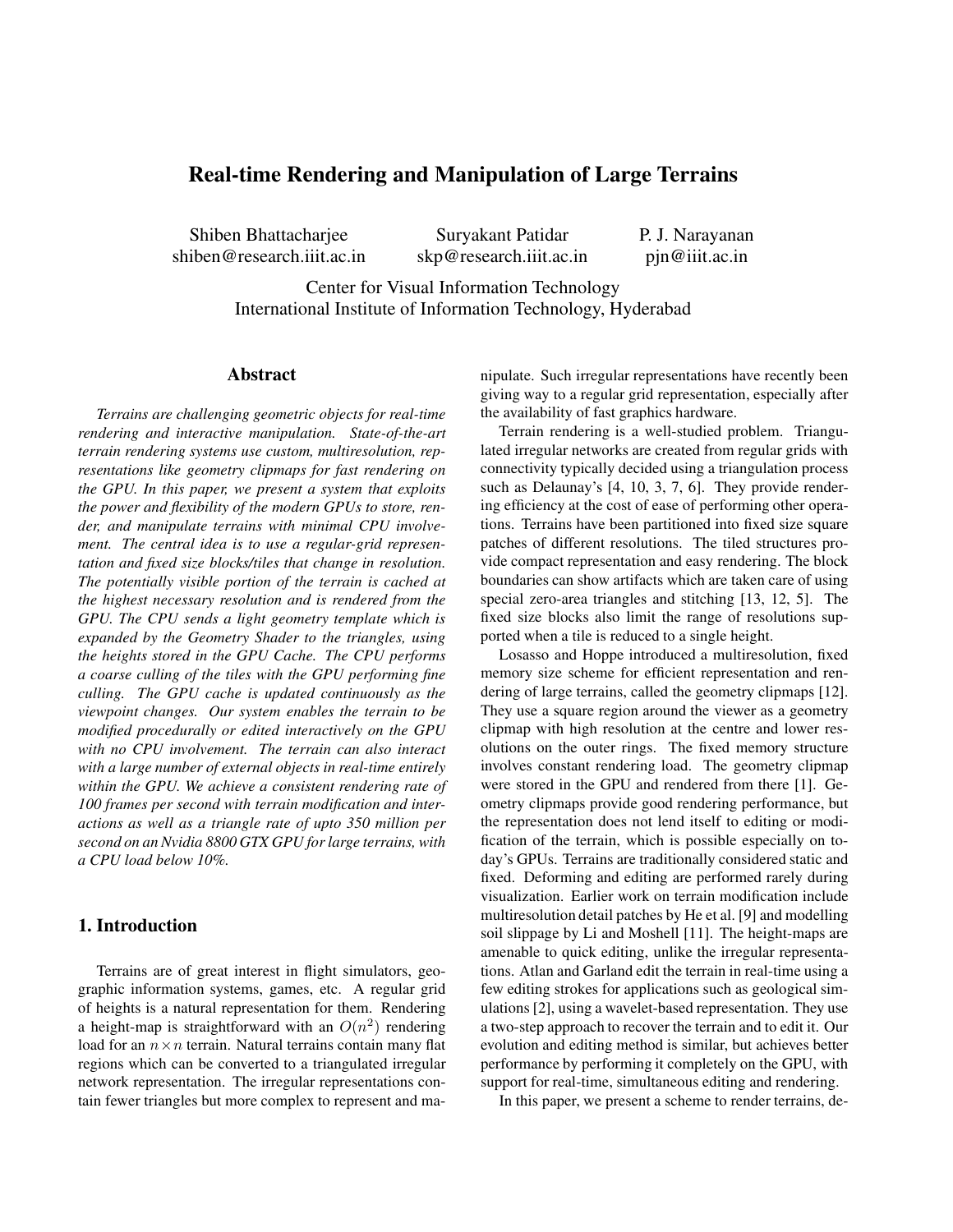form them, edit them, and perform physics involving them at real-time rates. We use a representation that combines the fixed-size structure of geometry clipmaps and the regularity of tiled blocks. The terrain is cached on the GPU using fixed-size rectangular blocks. The resolution of the blocks depends on the view and changes with height of the camera. A blocked, tiled, height-map representation resides at the GPU cache at all times for fast rendering and real time modification. The cache is kept updated in extent and resolution by sending data when needed.

The main contributions of this paper are: (a) A terrain rendering system that achieves a rendering speed of 100 frames per second on arbitrarily large terrains without the CPU, the GPU, or the bandwidth between them being the bottleneck.(b) A way to interactively modify and interact with the terrain simultaneously with rendering, performed entirely in the GPU at real-time rates. This enables terrain deformations, interactive editing and the computation of simple physics of external objects interacting with the terrain. The following innovations make the above possible. (i) A terrain representation that uses fixed-size blocks of grids and GPU caching that enables fast rendering and correct editing and manipulation. (ii) A scheme of sending light geometry templates from the CPU to the GPU, which are expanded into the actual geometry. This keeps the CPU free to do other tasks while the GPU performs the bulk of the rendering work. (iii) A two-level culling scheme with the CPU culling in units of large tiles and the GPU culling in units of smaller tilelets for high rendering performance. The rendering rate doubles with this. (iv) Clever interleaving of data transfer from the CPU to the GPU to keep the cache updated correctly without affecting the rendering rates. This guarantees 100 fps rendering of arbitrarily large terrains. (v) Fast, interactive and procedural manipulation and editing of GPU-resident terrains using the fragment shader. The highly parallel GPU resources are employed profitably to do this, improving the system performance.

We demonstrate the performance of our system using an Nvidia 8800GTX GPU. We can achieve a fixed framerate of 100 on a  $1M\times1M$  terrain which uses 2 TB for the heights<sup>1</sup>. Our system renders upto 350 million triangles per second on parts of a flight path and achieves an average rate of 160 million triangles per second. The frame rate of 100 can be maintained even while half the terrain is deforming or is being edited or when 256K balls are bouncing on it. We exploit the advanced SM4 (Shader Model 4.0) features of the GPU to achieve the high performance. The terrain representation and rendering are explained in Sections 2 and 3 respectively. The caching system is explained in Section 4.

Terrain manipulation schemes are presented in Section 5. Section 6 presents experimental results. Some concluding remarks are given in Section 7.

#### **2. Terrain Representation**

We represent the terrain as a regular 2D grid of heights with a fixed post distance in X and Y directions. Fixedsize *blocks* are used as the base units of storage and transfer from the CPU to the GPU. A block consists of *tiles*, which are the basic rendering units. Tiles extend in the ground XY plane and take part in view frustum culling. Tiles are further divided into smaller *tilelets* (Figure 1(b)).





**CPU Representation:** The terrain is stored in main memory and sent to GPU as blocks. We use blocks of size  $1024 \times 1024$ . The CPU also stores all lower resolutions of the terrain as blocks of the same size to facilitate quick transfer of any resolution to the GPU (Figure  $1(a)$ ) at the cost of a maximum of  $1/3$  more memory. View frustum culling takes place in terms of tiles. Tile size should balance the culling and rendering loads. We use larger tiles in our system, currently  $256 \times 256$ , since geometry is discarded also at the GPU as explained later. Different parts of the



**Figure 2. The GPU Cache (shown shaded) is a section of the terrain on the GPU at a resolution determined by the elevation** E **of the viewpoint** V **. Rendering resolution depends on the distance** D**.**

<sup>&</sup>lt;sup>1</sup>The large terrain is a periodic extension of the  $16K \times 16K$  Puget Sound terrain. The terrain system is unaware of the replication. The CPU module that loads the terrain is aware of the fact and returns pointers to existing data when going beyond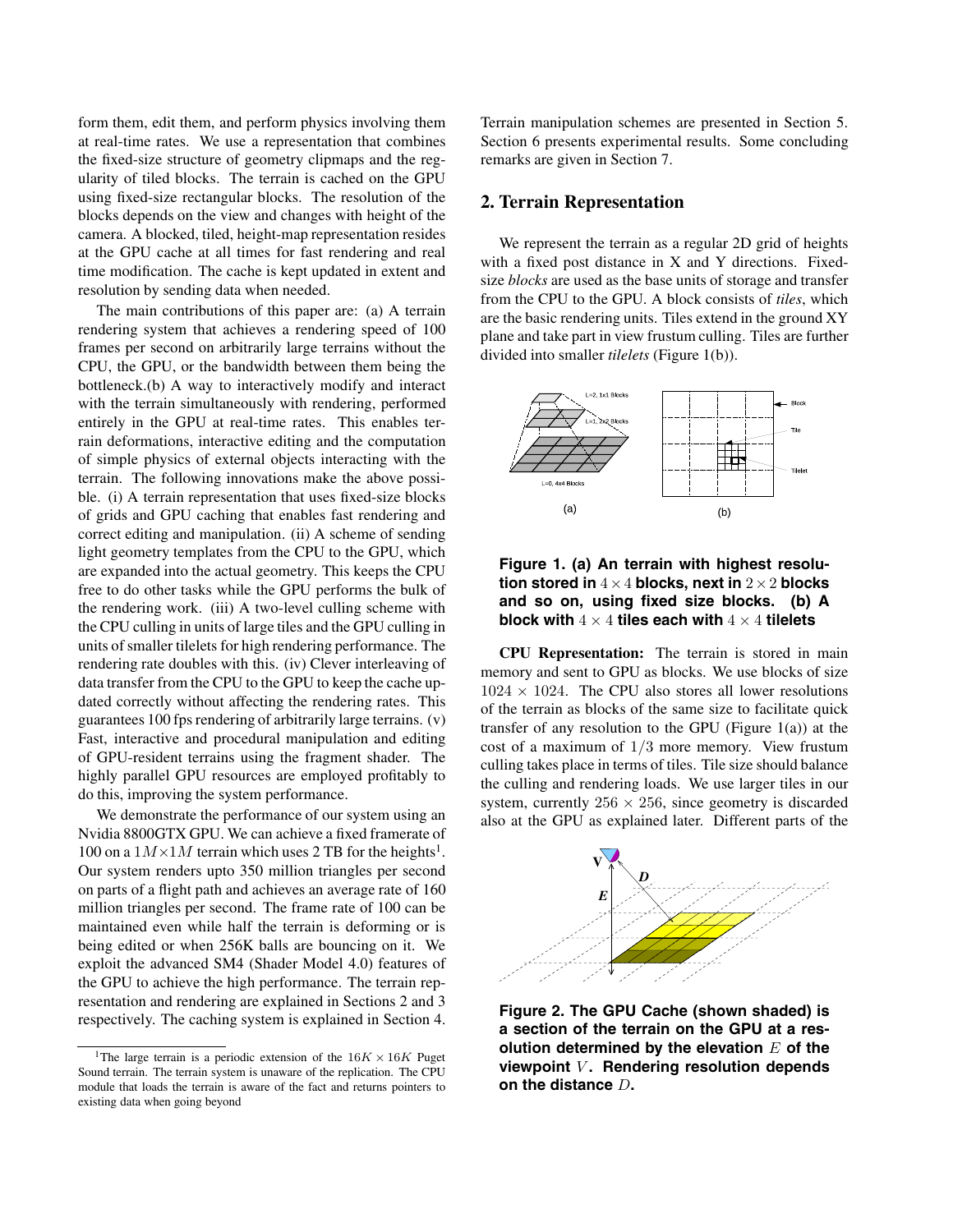terrains need to be rendered at different levels of detail or resolutions. The *level-of-detail (LoD)* at which a tile is rendered depends on two factors: the elevation of the viewpoint and the distance from the viewpoint. The rendering resolution reduces as the elevation  $E$  or the distance  $D$  increases (Figure 2). Resolution is changed in discrete steps by doubling or halving the post-distance. *Merge level* denotes the LoD of the whole terrain determined by the elevation and *distance level* denotes the LoD of an individual tile due to its distance from the viewpoint. Both take discrete integral values. Level 0 represents the terrain at the highest detail; level  $i + 1$  represents the terrain at half the resolution of level i. The LoD is expressed as the number of level shifts from the highest resolution available. The *rendering* LoD of a tile is the sum of merge and distance levels.

Post distance is doubled with each reduction in resolution. Transition distance of LoD of terrain depends on post distance and also doubles with resolution decrease. Farther tiles render with low detail (higher LoD number). Resolution reduction is achieved easily on our representation by dropping alternate rows and columns. Thus, an LoD level l has a post distance that is  $2^l$  times the post distance at level 0. Thus a higher resolution block contains all lower resolution ones, which can be generated by sub-sampling. We choose sub-sampling instead of filtering for creating low resolutions because it preserves height values whereas filtering changes the heights in lower resolutions. Sub-sampling is also fast but produces no artifacts when combined with our blending scheme explained in the next section.



**Figure 3. A 16 layer array texture (GPU Cache) with a** 4 <sup>×</sup> 4 **pointer texture storing layer IDs.**

**GPU Representation:** The *GPU Cache* holds a contiguous 2D grid of blocks at the merge-level resolution around the *point of reference* determined by the camera location. The resolution depends on the view elevation  $E$  (Figure 2) and is the highest resolution needed for rendering from that elevation. Tiles are further divided into 2 <sup>×</sup> 2 *tilelets* by the GPU and used for the finer *two-level of culling* explained later. The GPU Cache is updated when the merge level changes due to elevation or the region changes due to change in camera location. It is to be noted that the extent on the ground of the blocks and tiles change with the merge

level as they have fixed memory sizes.

**Implementation Details:** The GPU Cache is stored as an *array texture*, introduced in SM4.0. The cache can be attached to a single texture unit and a height can be accessed on the fly by the GPU.Heights are accessed using three coordinates:  $l$  to select the block (also called a layer) and  $x, y$ to fetch the post from that layer. Each layer of the array texture can be updated randomly. We use a separate *pointertexture* to store the layer IDs (Figure 3). The pointer-texture is a 2D array of layer IDs and presents the GPU Cache as a contiguous 2D array of blocks. The  $l$  coordinate is fetched using the 2D indices of the block. The pointer-texture is updated with new layer numbers when the GPU cache is updated. The unified architecture of SM4.0 provides fast access to the texture for all shader units.

The merge and distance levels provide a unified LoD scheme with nearly constant triangle count on the screen for all elevations of the camera. The amount of data to be rendered also is nearly constant at all elevations due to the shift in resolution. Our system also supports mapping of real texture images to the terrain. These textures are kept in a parallel cache on the video memory with a matching block of texture for each block in the GPU cache.

# **3. Terrain Rendering**

The GPU performs most of the rendering under CPU's coordination. The CPU culls every tile in the GPU cache to the view frustum. It then sends the geometry template, consisting of a VBO (vertex buffer object) of points, for each tile to the GPU. This keeps the CPU load and communications to the GPU very low. The GPU discards tilelets of the geometry that lie outside frustum and expands the rest into the triangles.

#### **3.1. Stage 1: CPU**

The 2D grid scheme makes it easy to compute the extents of tiles, blocks, and tilelets using simple calculations. Each tile has an index in the grid of tiles. The CPU eliminates tiles outside the view frustum and computes the LoD level for the rest of the tiles. It then sends the corresponding geometry templates to the GPU.

**View Frustum Culling:** The orthogonal footprint of the view frustum and its bounding box are estimated in the grid of tiles first, as shown in Figure 4. The bounding sphere of each tile is tested against the six planes of the view frustum and those lying outside are discarded. Tiles that intersect a frustum wall are tagged specially boundary tags as their tilelets will undergo a second level of culling in the GPU.

**Level of Detail (distance-level):** The GPU cache holds the terrain at the current merge-level. The distance-level of each tile denotes the drop in resolution from the data stored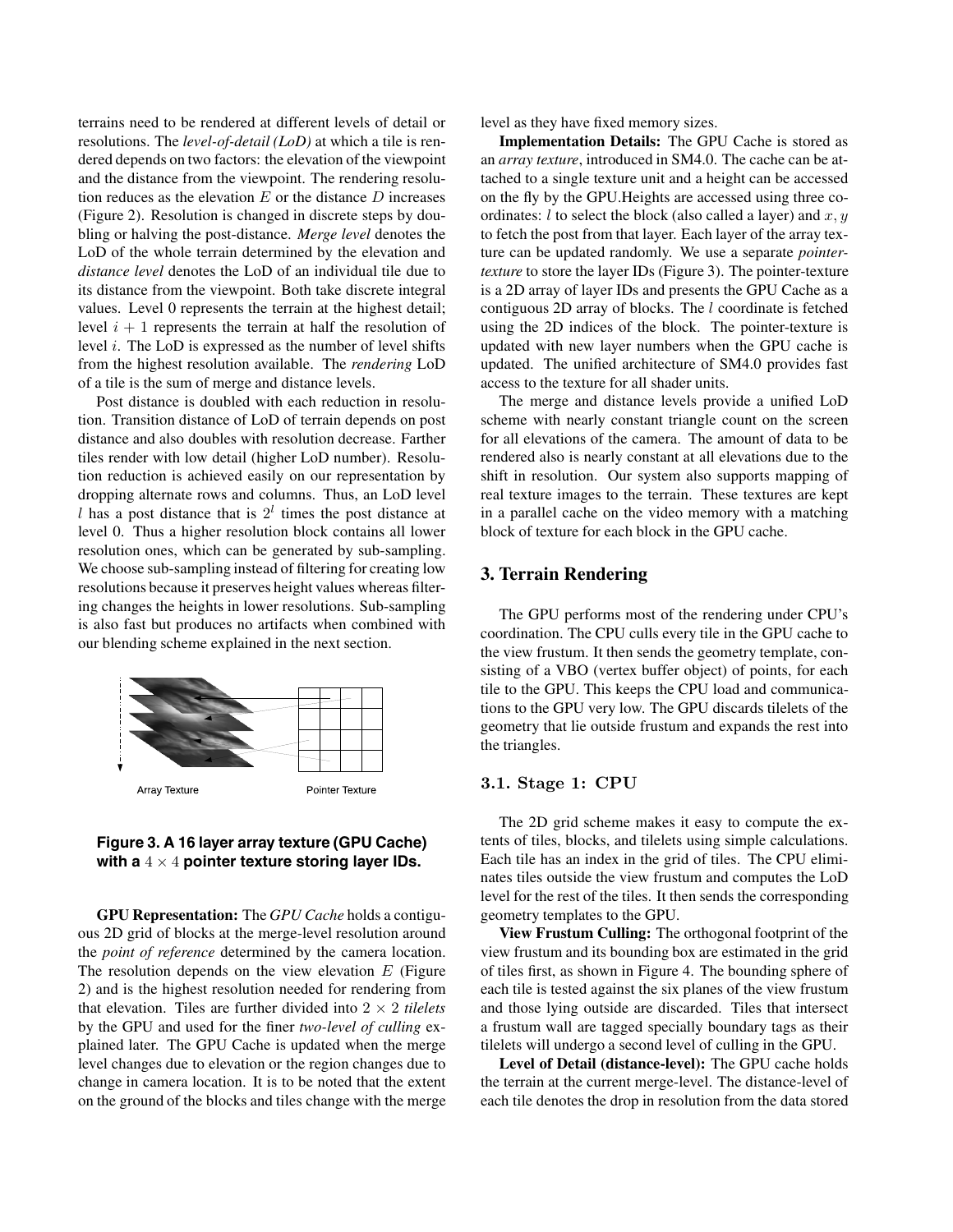

**Figure 4. Tiles outside view frustum (marked red) are discarded by the CPU. Intersecting tiles (gray) will go through a second level of culling by the GPU. Interior tiles (yellow) are rendered directly. Rendering LoDs of tiles is a function of distance from the viewpoint.**

in the GPU cache. Farther tiles are rendered with lower detail and proximate tiles with high detail (Figure 4). The detail factor  $d_l$  is computed as  $\log_{1.5}(1 + \frac{d}{t})$ , where  $d$  is the distance E of the mid point of the tile from camera (Figure distance  $E$  of the mid point of the tile from camera (Figure 2) and  $t$  is the current diagonal length of the tile. The term  $d/t$  will give linear LoD bands and the logarithm will ensure exponential thickness for equi-detail bands. This results in near-uniform distribution of tile-detail on the screen. The base of the logarithm affects the width of the LoD bands. A value of 1.5 gives acceptable triangle count and quality in our experience and ensures a minimum LoD band thickness of one tile. Thus, adjacent tiles will not differ by more than one level which is necessary for seamless stitching as explained later. The integer part  $\lfloor d_l \rfloor$  of the detail factor is used as the distance-level  $l_d$  and the fractional part is used as the *morphing factor*  $\alpha$  for the entire tile. Morphing of different LoDs is necessary to avoid popping artifacts as explained later.

**Rendering:** The CPU sends each tile to the GPU along with  $l_d$ , the morphing factor, and the boundary flag. To reduce CPU load, a *geometry template* as a VBO of point primitives is sent for each tile. Each point of the template represents a tilelet to be rendered. We currently use  $2 \times 2$ tilelets. A  $128 \times 128$  VBO is used for the full  $256 \times 256$  tile. Smaller VBOs are used if the distance-level is greater than 0 (low detail). The same template can be used for all tiles at a particular distance-level. This process is explained in detail in Section 3.2.

Adjacent tiles can have different resolutions which causes visual inconsistencies at the joints. We use a *stitching* process for border rows and columns to avoid this. Each



**Figure 5. (a) The CPU renders each tile (E.g. size** 9×9**) as points using two geometry templates, one for the interior (blue) and the other for the boundary (red/yellow/green) of the tile. (b) Tilelet used in the interior of the tiles. In the eastern border (green), tilelet (c) is used when the neighbor has a higher LoD and (d) is used if lower. In the northern border (red), tilelet (e) is used when neighbor has a higher LoD and (f) is used if lower. Yellow region gets handled automatically.**

tile stitches with its northern and eastern neighbors as explained later. Stitching requires an extra row and column of indices of the neighbor to be available to each tile. Thus, the actual tile size used is  $257 \times 257$  with its last row and column being the first row and columns of the adjacent tiles. CPU sends separate *stitch templates* to effect correct stitching (Figure  $5(a)$ ).

#### **3.2. Stage 2: GPU**

**Tilelet Generation and Culling:** The GPU receives the index, the LoD number, the morphing factor, and geometry template for each tile (Figure  $5(a)$ ). The index is mapped to the block index of the pointer texture and the layer and tile ID of the GPU Cache. The coordinates of the incoming point primitive of the template represents the top-left corner of the corresponding tilelet and the LoD can be used to compute the other corners. The heights of the corners are fetched from the GPU cache. These four points are tested against the view frustum by the vertex shader. The tilelet is tagged as outside if all four points are outside before sending down the pipeline. In practice, conservative testing is performed to counter possible error introduced by the quadrilateral approximation of the tilelet. This process of second level culling is performed only on the tiles that intersect the view frustum walls as tagged by the CPU. Other points are passed down the pipeline without testing.

The geometry shader of the GPUs can discard primitives from the pipeline or add primitives to it. The tilelets that are tagged by the vertex shader are discarded. This second level culling accomplishes accurate culling with no load to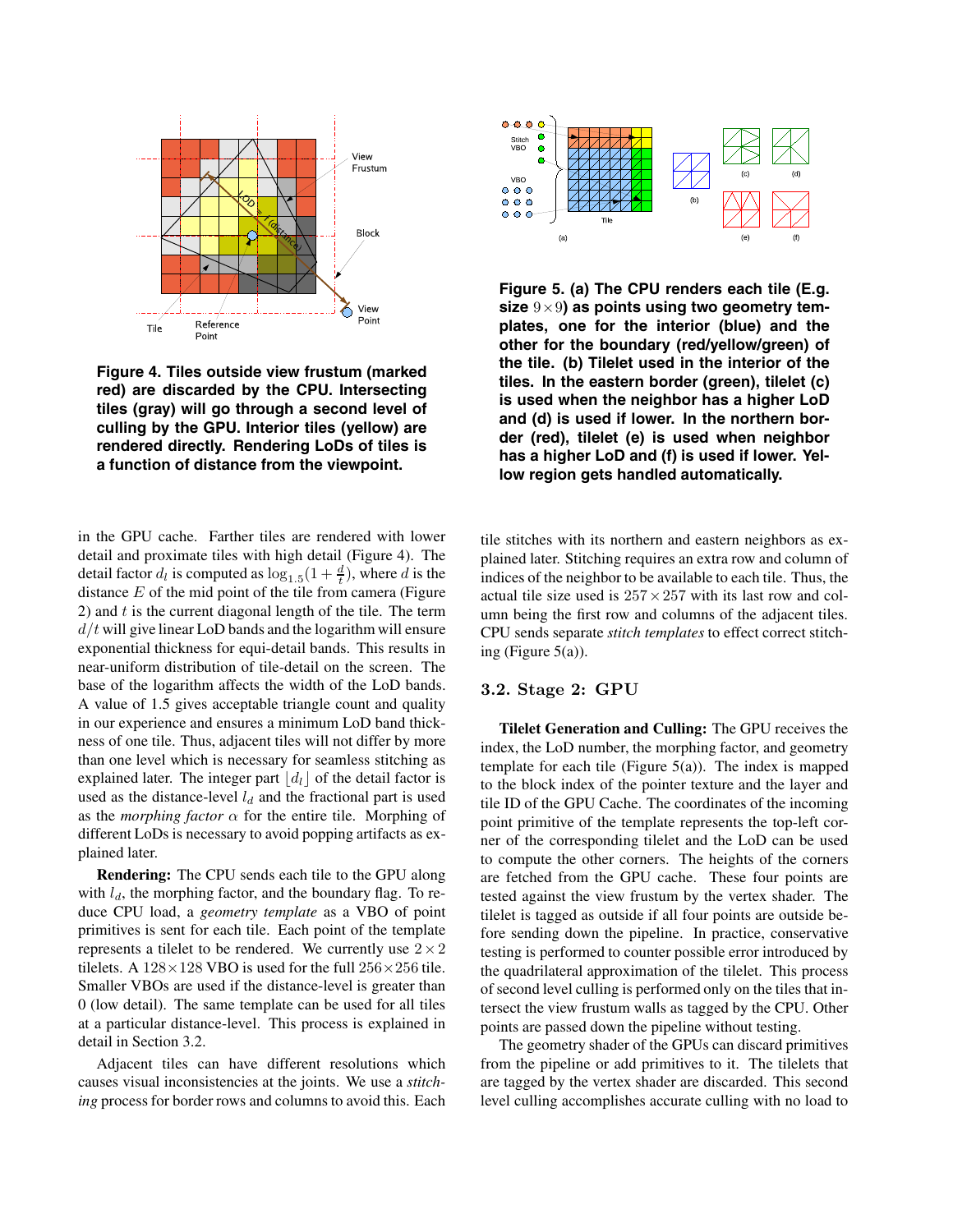

**Figure 6. Tilelets after VFC. Farther tiles need fewer tilelets. The red tilelets are discarded by the second level culling on the GPU.**

the CPU with performance doubled (Figure 7) We experimented with different tilelet sizes. The smallest tilelet with stitching capability has a size of  $3 \times 3$ . This performs the best due to the deterioration in performance of the geometry shader as the amount of data it outputs increases [8]. The geometry shader generates triangles for the remaining tilelets. The coordinates of the top left point and the LoD number are used to access the  $3 \times 3$  grid points. The post distance at level  $l$  is  $2^l$  times the post distance at level 0. Triangles of the tilelet, as shown in Figure 5(b-f), are sent down the pipeline.



**Figure 7. Framerates for a typical flight over the terrain with (red) and without (green) the second level of culling.**

Figure 7 shows the performance of the system over a typical flight over the terrain with and without the second level culling. The second level culling improves the system performance by a factor of 2 overall. The camera is looking approximately down between frames 250 to 450. The tiles nearer to the camera contain more tilelets as seen in Figure 6. The second level culling is most effective on them as a result.

#### **3.3. Tile Stitching and Blending**



**Figure 8. A tile of size** 9×9 **with a northern neighbor of lower resolution and an eastern one of higher resolution. The tilelets shown in Figure 5 are used for correct stitching.**

Stitching is necessary when the northern or eastern neighbor tile has a different LoD. Gaps in the terrain may be visible otherwise. Zero area triangles have been used to alleviate this problem in the literature [12], but is an inelegant and incorrect solution. We use a special L-shaped geometry template with indices of only the northern and eastern borders of a generic tile for stitching (Figure 5(a)).

The stitching templates use the same vertex shader. Their geometry shader selects one of the tilelets in the border areas (Figures 5(b-f)) based on the LoD numbers. Tilelets of the eastern border can be rendered with equal LoD to the parent tile (Figure 5(b)), lower LoD than the parent tile (Figure  $5(d)$ ), or higher LoD than the parent tile (Figure  $5(c)$ ). The same goes for the tilelets along northern border (Figure 5(b, f, e)). The geometry shader can recognize and render these tessellation styles using the available information (E.g. Figure 8). Our stitching scheme maintains coherence at the borders of tiles with no abrupt changes or gaps. It also requires less number of triangles compared to schemes like zero area triangles and introduce no extraneous geometry.

The morphing factor is used to smoothen the change in LoD to avoiding popping of geometry. The morphing factor  $\alpha$  has a range  $[0, 1)$  and is used to interpolate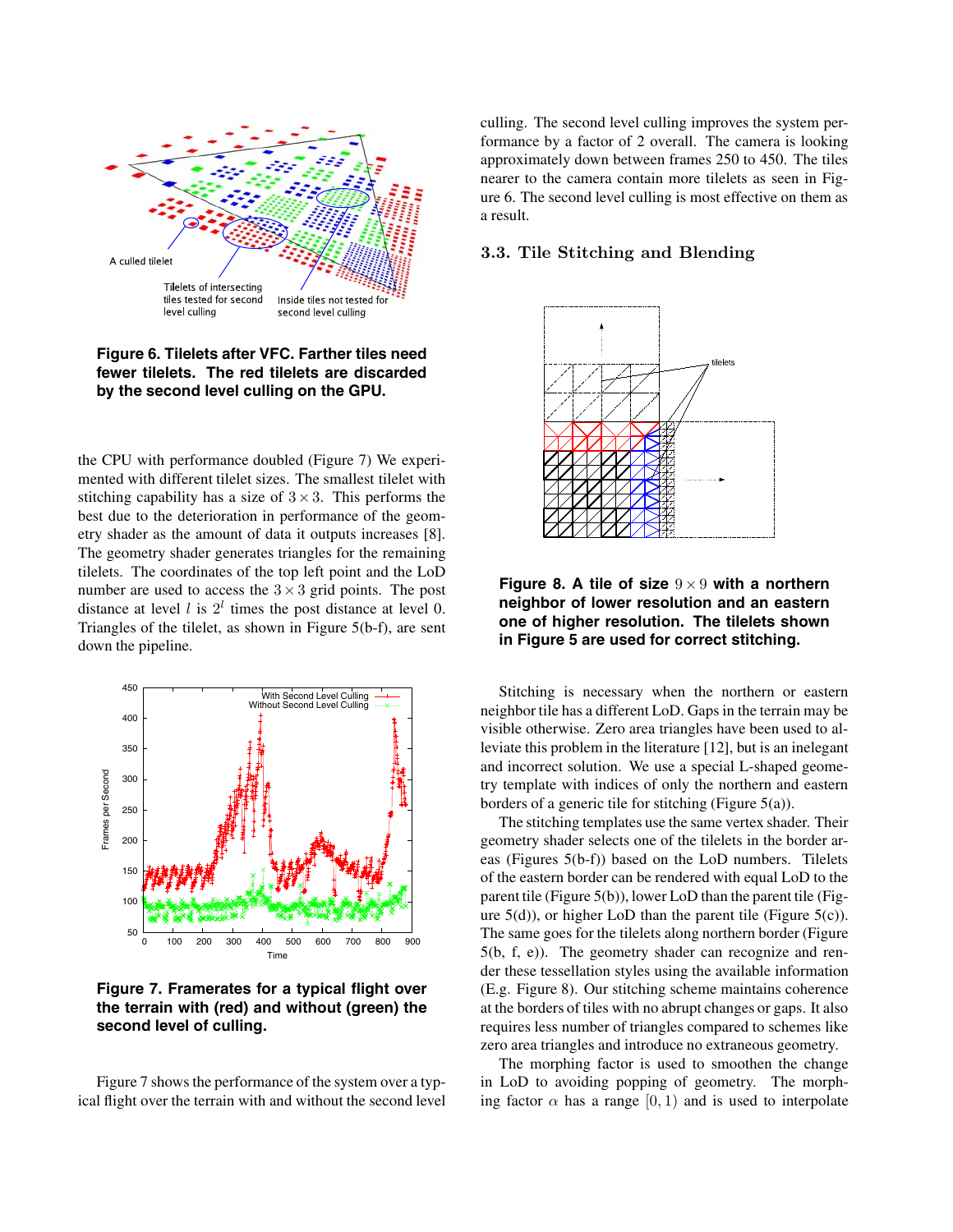

LOD=I,  $\alpha=0$   $\Longrightarrow$  LOD=I,  $\alpha=0.99$   $\Longrightarrow$  LOD=I+1,  $\alpha=0$ 

**Figure 9. A tile at LoD = l (left) blends its alternate heights (shown in red) with its lower LoD (middle) using** α**. When the tile shifts its LoD, the change is not noticeable. This process is valid in reverse as well.**

between the heights of the current LoD level and of one lower level. Thus, the final height used for rendering is  $h = \alpha h_l + (1 - \alpha)h_{l+1}$  where l is the LoD of the tile (Figure 9). When a tile moves from far to near,  $\alpha$  changes from 0 to 1 smoothly and improve the shape of the tile. For the corner heights, the morphing factor for the adjacent tile is used, as the neighbouring tile will change its LOD independently.

### **4. Caching**

The GPU Cache contains  $N \times N$  blocks at the merge-level resolution, which is the maximum resolution of the terrain needed at the elevation of the camera. The size N depends on the maximum visibility required at the highest resolution. The visibility doubles as the merge-level increases. We use  $N = 8$  for most of our experiments, needing storage for 64 blocks on the GPU.We try to keep the GPU cache symmetric with respect to a **reference point**, which is the centre of the orthographic projection of the view frustum onto the ground (Figure 10).

### **4.1. Lateral Motion of Viewpoint**

Lateral motion, pan, and tilt at a constant elevation bring in new data to the GPU cache at the same resolution. We use the position of the reference point in the cached terrain to trigger the data transfer. If the reference point goes outside the central  $2 \times 2$  block of the GPU cache the cache is re-centered by bringing another row or column of blocks at the current merge level, (Figure 10) discarding blocks on the other side of the cache. We load the new blocks by overwriting the discardable blocks. The data from the CPU is loaded to selected layers of the array texture and the pointer texture is updated to rearrange the layer IDs on the GPU. For an  $8 \times 8$  GPU Cache with each block taking 2MB of memory  $(1024 \times 1024, 16$ -bit height values), a lateral motion cache update needs 16MB of data to be uploaded to the GPU. The data transfer time is controlled using a *job-queuing* scheme explained later.

### **4.2. Vertical Motion**

When the camera goes up, the extent of the visible terrain increases and the resolution decreases. Similarly when the camera comes down, the terrain extent decreases and the detail increases. For this, we change the merge level or the base resolution of the GPU Cache. This process keeps the memory footprint constant without compromising the requirements for rendering.

**Ascending Motion:** The merge level increases and the resolution halves when the viewpoint moves up. A quarter of the GPU cache can be filled by sub-sampling and merging the current contents of the cache (Figure 10). New data has to be brought to the remaining space. The merging is performed on the GPU using a separate fragment shader pass that sub-samples and copies heights from  $2 \times 2$  blocks into a single unused block. This is achieved by the binding the target and source blocks as frame buffer objects or textures and drawing a block-sized quad. At the end of the merging process 75% of the blocks will be free (Figure 10). New data is brought to them from the CPU in the proximity order from the reference point and stored in unused layers. The data transfer is triggered before the new area is needed and can complete over a few frames. For an  $8 \times 8$  GPU Cache, we merge 64 blocks into 16 blocks in the GPU using 16 merge operations. After that, 48 blocks or 96MB are uploaded from the CPU to the GPU.

If the original terrain is one million square, we can get  $\log_2 1024 = 10$  global LoDs. We reduce the resolution in factors of 2 until the entire terrain fits into the GPU Cache. Thus the number of merge-levels depend on the cache size and the total size of the terrain. We use a GPU Cache size of  $8 \times 8$  of  $1K \times 1K$  sized blocks for the  $16K \times 16K$ Puget Sound data. It contains 14 LoD levels and only one  $(= \log_2 16384 - \log_2 8192)$  merge-level before the GPU cache is filled. A  $1M \times 1M$  data with the same cache can use 7 (=  $\log_2 1M - \log_2 8192$ ) merge levels. The data transfer time is controlled using a *job-queuing* scheme explained later.

**Descending Motion:** When the resolution increases due to a reduction in elevation, the blocks of the cache are replaced by higher resolution blocks, and the total extent of the terrain reduces. This is data intensive as the entire GPU Cache needs to be replaced. A quarter of the GPU Cache that will remain in the view are first identified. The physical area of each block is to be replaced by four high resolution blocks (Figure 10). The increase in resolution is also anticipated ahead of time to avoid visible update changes. For a  $8 \times 8$  blocks, we have to bring the 128 MB into the GPU memory to increase the merge level resolution. The data transfer time is controlled using a *job-queuing* scheme explained next.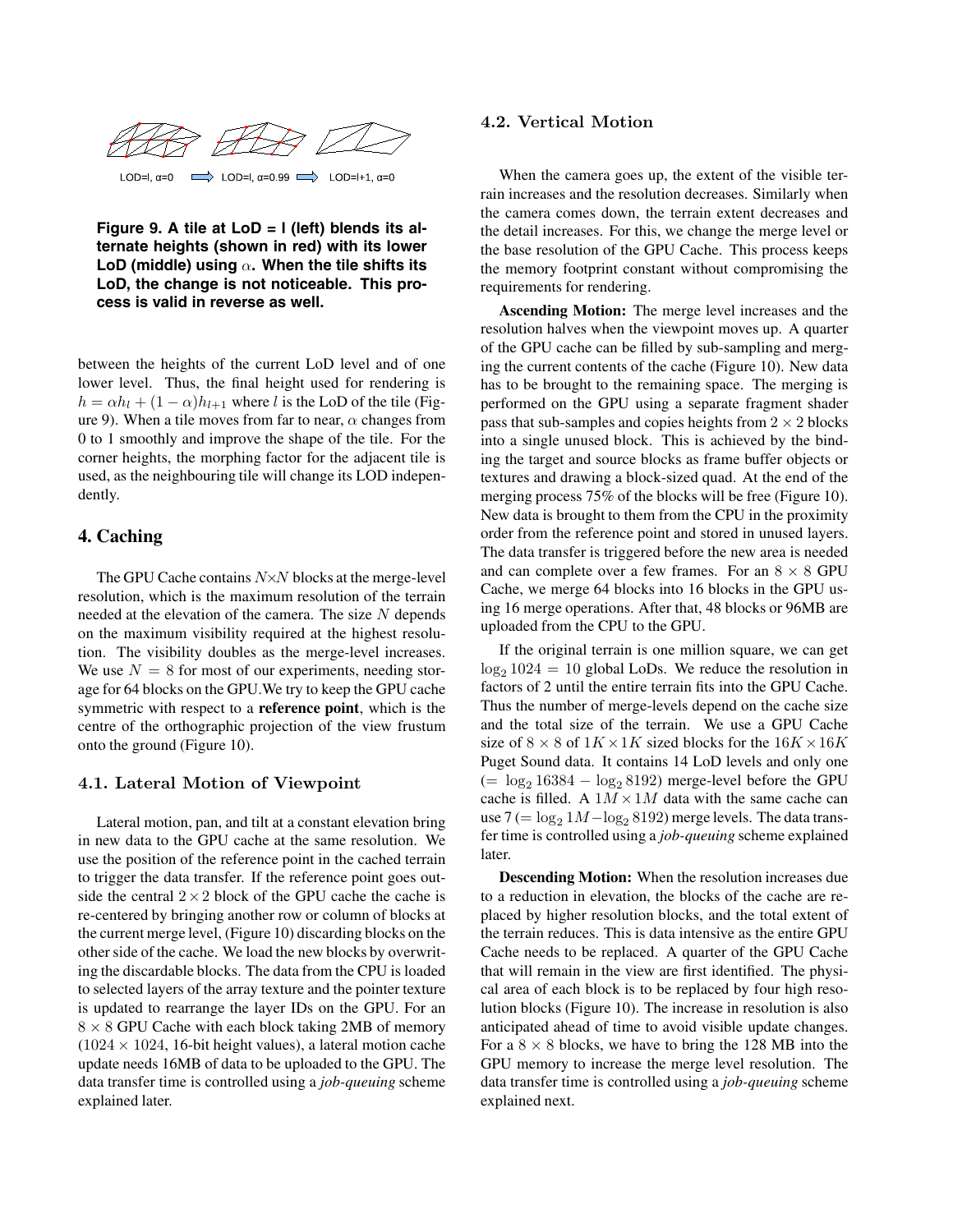

**Figure 10. Lateral motion and pan/tilt (left) involve discarding an L-shaped region and bringing in new blocks (yellow) from the CPU. When the viewpoint comes down, the merge level decreases (middle). The extents of GPU cache are halved and data at a higher resolution is brought in from the CPU. When the viewpoint goes up, the extents of the cache are doubled and the existing data is compressed into one quadrant. New data is brought in from the CPU.**

#### **4.3. Job Queuing Scheme**

Our primary goal is to maintain a steady frame-rate. We treat the data transfer and merge operations as "jobs" and queue them to be executed when the rendering process has time. Running all the operations at the same frame can freeze the rendering at times and affect the quality of visualization. We execute as many jobs as possible to keep the total frame time  $T_t$ , safely within the fps constraints. The total frame time is,  $T_t = T_r + T_u$  where  $T_r$  is time for rendering and  $T_u$  is the total time taken by the jobs in the cache updating process. For 100 fps rendering,  $T_t$  is 10 ms and we are left with  $T_u \leq 10 - T_r$  ms for updating. We steal cycles for the update process when  $T_r < 10$ ms without affecting the fps.

The transfer of a block of 2MB from the main memory to the GPU takes 2 ms on the current GPUs. A merge operation takes less than 0.5 ms. The number of jobs to be performed is calculated as  $n = (10 - T_r)/K$  where K is a constant denoting the worst case time for the job. For example if  $T_r = 5$  ms, and  $K = 2$  ms for a layer update, then  $n = 2$  jobs can be performed per frame. If  $n < 1$ , we do half jobs, by uploading half of a block. Over some number of frames, all operations are completed. This adaptive jobqueuing ensures a frame-rate of 100 in practice without any hiccups.

When the merge-level changes, the GPU cache gets updated completely over a finite time. Until then, artifacts can appear since the cache is mixed with old and new layers. We use *dirty texture* flags to handle this. As soon as the merge-level changes, all the blocks are marked *dirty*. When marked dirty, the renderer uses the lower resolution, as with the old merge-level. As soon as the new layers get updated and older layers are made unused, new blocks are marked clean. This way the rendering remains free of artifacts.

## **5. Terrain Deformation and Manipulation**

Terrains are traditionally used only as static geometric entities. The rectangular grid representation makes it easy to manipulate them interactively or procedurally as well as to simulate interactions of other objects with it.





**Interactive and Procedural Manipulation:** The GPU representation of the terrain that we use lends itself to interactive and procedural manipulation easily, exploit the computing power and architecture of the modern GPUs. A fragment shader can operate on each height value independently or in relation to its neighborhood. The parameters for the deformation process should be given to the shader. This includes the user inputs like the mouse path for interactive editing and relevant parameters for procedural deformation. A deformation pass is triggered on each block by drawing a block-sized quad after setting up the parameters. Deformation passes are sandwiched between rendering passes. This simulates terrain dynamics in regular frame intervals. Interactive editing of the terrains can also be performed with the user guiding the change in heights (Figure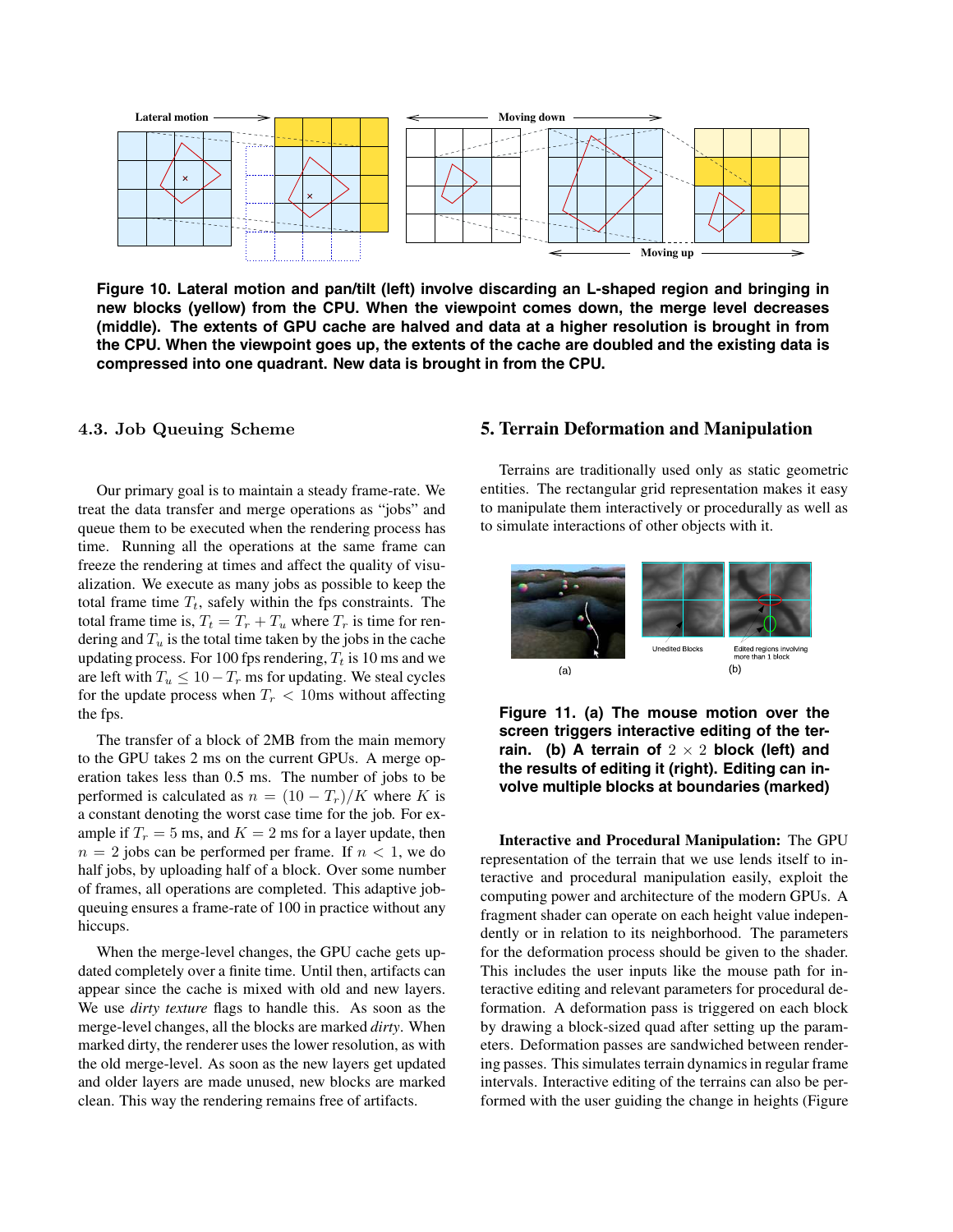

**Figure 12. A view of Mt Rainier, a terrain with real texture, realtime physics with balls, realtime physics with a deforming terrain.**

11(a)). The screen point is back projected to world point and transformed to the the terrain coordinates to get a point of impact. Heights are modified based on the distance from the point using user selected radius and intensity of impact. Figure 11(a) shows how a channel can be cut on the terrain by dragging the mouse. Multiple blocks may need to be edited, based on the point of impact (Figure 11(b)). For procedural dynamism based on time and distance, each deformation pass makes incremental changes to the terrain, between rendering passes.A deformation pass takes about 250 microseconds per block. We see no drop in framerates when only a few blocks are modified in each frame. With rendering time mostly around 5ms, around 20 blocks can be deformed per frame for 100fps performance. We start a simultaneous process on the CPU to effect the same changes on the base terrain. This is similar to write-through of memory caches. The CPU can keep up with the GPU for userguided editing since the CPU load is low. For procedural deformations, only the last state needs to be created on the CPU. This can be performed as the CPU is lightly loaded. The GPU cache is a single array texture. It can be bound as a single FBO and modified in place using a fragment shader. Layered rendering of the current GPUs enables independent editing of multiple blocks in single deformation step. The modified terrain can be rendered immediately as the GPU Cache itself is updated in place.

**Real-Time Object-Terrain Interaction:** Terrains can be used as the base to simulate several interactions with external objects like a bouncing ball. Though the exact physics involved could be quite complex, effective simulation and visualization can be achieved with moderate computation power. We take the example of multiple balls bouncing over the terrain. The positions and velocities of balls are stored as two textures in the GPU memory with one pixel representing one ball. The positions will be updated by a fragment shader using the velocity and time difference in an update pass that takes place between rendering passes. The fragment shader has access to the textures through an FBO for the update pass. The update pass will also implement the physics such as collision with the terrain. The velocity may change as a result of the physics. The terrain height has to be looked up for a given 3D position of the ball to check for collision. This is done by converting the xy location to the GPU cache block and grid coordinates, looking up the layer ID from the block number using the pointer texture, and accessing the height. If balls are present, a rendering pass renders them at their current locations. The vertex shader fetches the positions of a ball, checks for visibility in the frustum and renders it procedurally as a front facing circle. A quarter of a million balls can interact and be rendered with the terrain at 100 fps. The system can achieve 60 fps with 1 million balls<sup>2</sup>.

### **6. Results**

We performed all our experiments on an Nvidia 8800 GTX using OpenGL and GLSL shaders on Linux with a Pentium Core 2 Duo CPU running at 2.4 GHz. We use the Puget Sound data, consisting of a 16384×16384 grid of 16 bit heights covering a square region of length about 160 km, for most experiments. We also use the  $8192 \times 4096$  Blue-Marble grid with earth texture and an  $8192 \times 4096$  height data with monochrome satellite image as texture. We simulated a very large terrain by first tiling 4 sets of Puget-Sound, flipping it along the vertical and horizontal edges. This  $32K \times 32K$  terrain occupies 2 GB of space and can be tiled along X and Y directions infinitely. We simulated a  $1M \times 1M$  terrain by replicating it 32 times each in X and Y directions. Replication was effected using modulo computation without additional memory. The data-access module on the CPU was the only unit aware of the replication. The terrain system was unaware of it.

Figure 13 shows the system performance on a flight over the 1 trillion sample terrain. The camera moves laterally till about frame 2000 with significant tilt. The thin peaks in update time correspond to lateral cache updates. The camera

<sup>2</sup>Transform feedback is the recommended mode on SM4.0 GPUs to generate positions and geometry on the fly. Updating the positions using transform feedback is slow and achieves about 17 fps with 4K balls. Fragment shaders are much faster